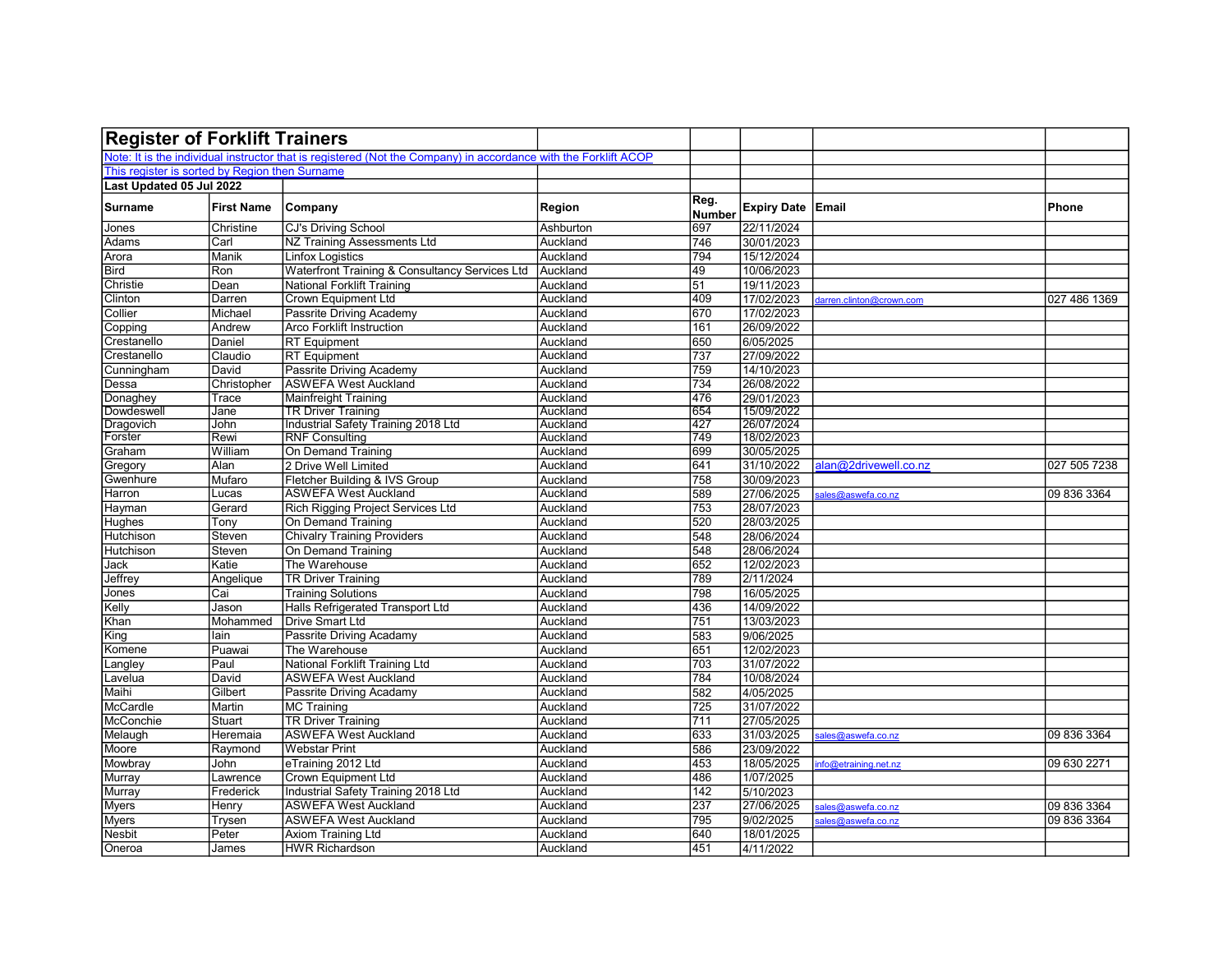| Paul               | Darrel               | Waste Management NZ Ltd                   | Auckland                  | 740 | 1/11/2022  |                                         |               |
|--------------------|----------------------|-------------------------------------------|---------------------------|-----|------------|-----------------------------------------|---------------|
| Peck               | Nicholas             | <b>Distribution Ready</b>                 | Auckland                  | 666 | 17/09/2022 |                                         |               |
| Pehi               | Daniel               | Ports of Auckland                         | Auckland                  | 649 | 29/08/2022 |                                         |               |
| Prinsloo           | <b>Nicolaas</b>      | Safety N Action                           | Auckland                  | 700 | 11/06/2024 | icholas.matzopaulos@safetynaction.co.nz | 0800 222 388  |
| Richards           | Gerald               | <b>Chilvary Training Providers</b>        | Auckland                  | 701 | 23/06/2024 |                                         |               |
| Richards           | Gerald               | On Demand Training                        | Auckland                  | 701 | 23/06/2024 |                                         |               |
| Ritchie            | <b>Bruce</b>         | NZ Workforce Training and Recruitment Ltd | Auckland                  | 687 | 17/08/2024 | oruce@nzworkforce.co.nz                 | 027 6678233   |
| Roberts            | Mandy                | <b>RT</b> Equipment                       | Auckland                  | 783 | 9/08/2024  |                                         |               |
| Ruawhare           | Dorothy              | Double 'R' Industrial Training Ltd        | Auckland                  | 328 | 12/12/2022 |                                         |               |
| Searle             | Peter                | Occupational Safety Training Consultants  | Auckland                  | 202 | 15/07/2023 |                                         |               |
| Sharma             | Yogesh               | Driver Training Express (Auckland) Ltd    | Auckland                  | 771 | 22/02/2024 | sh.sharma1971@gmail.com                 | 021 112 8148  |
| Shomsuddin         | Sam                  | <b>NZ Driving Academy</b>                 | Auckland                  | 513 | 2/08/2024  |                                         |               |
| <b>Steunebrink</b> | John                 | Bridgstone NZ Ltd                         | Auckland                  | 251 | 30/07/2022 |                                         |               |
| Tahiwi             | Graham               | Ports of Auckland                         | Auckland                  | 648 | 12/08/2022 |                                         |               |
| Tana               | Dan                  | Tana Training Ltd                         | Auckland                  | 672 | 25/11/2023 | raining@tana.nz                         | 09 236 3805   |
| Wallbank           | Allan                | Alegi Forklift Training                   | Auckland                  | 726 | 20/08/2022 | lan.g.w@hotmail.com                     | 020 4131 4835 |
| Watson             | Merritt              | Major Oak Safety Training                 | Auckland                  | 741 | 19/11/2022 |                                         |               |
| Williams           | Anthony              | Road & Traffic Education                  | Auckland                  | 561 | 30/06/2023 |                                         |               |
| Williams           | Sitanislao           | National Forklift Training Ltd            | Auckland                  | 776 | 18/06/2024 |                                         |               |
| Williamson         | Matthew              | Passrite Driving Academy                  | Auckland                  | 669 | 7/02/2023  |                                         |               |
| Wilson             | Phalken              | <b>ASWEFA West Auckland</b>               | Auckland                  | 692 | 21/01/2024 |                                         |               |
| Wootton            | John                 | Precision Training and Assessments        | Auckland                  | 456 | 18/11/2022 |                                         |               |
| Wootton            | John                 | <b>Axiom Training Ltd</b>                 | Auckland                  | 456 | 18/11/2022 |                                         |               |
| Young              | Jeff                 | <b>ASWEFA West Auckland</b>               | Auckland                  | 694 | 21/01/2024 |                                         |               |
| James              | <b>Brett</b>         | <b>Axiom Training Ltd</b>                 | Auckland                  | 748 | 25/02/2023 |                                         |               |
| Kerr               | Brian                | <b>TR Driver Training</b>                 | Auckland                  | 736 | 16/09/2022 |                                         |               |
| Linton             | David                | <b>Pinnacle Corporation</b>               | Auckland/Tauranga/Napier/ | 602 | 22/04/2024 | lave.linton@pinnacle-corp.co.nz         | 021 887759    |
| Hindley            | Stuart               | Major Oak Safety Training                 | Auckland/Thames           | 684 | 13/06/2025 |                                         |               |
| Ingersoll          | Grant                | <b>TR Driver Training</b>                 | Blenheim                  | 526 | 2/12/2023  |                                         |               |
| Mann               | Steven               | <b>Industry Training NZ</b>               | Blenheim                  | 521 | 19/02/2024 |                                         |               |
| Tepania            | Dave                 | NZ Defense Driver Training School         | <b>Blenheim</b>           | 733 | 22/08/2022 |                                         |               |
| Whakatihi          | Paul                 | NZ Defence Force                          | Blenheim                  | 779 | 23/06/2024 |                                         |               |
| Tepania            | Dave                 | <b>Driver Education Services</b>          | Blenheim/ Picton          | 733 | 22/08/2022 |                                         |               |
| Leitch             | Graeme               | NZ Defence Force                          | <b>Burnham</b>            | 780 | 22/06/2024 |                                         |               |
| Fannin             | Kristopher           | Civil Training Licensing NZ Limited       | Cambridge                 | 709 | 10/09/2022 |                                         |               |
| Mitchell           | Stephen              | <b>Mobile Training Solutions</b>          | Cambridge                 | 671 | 9/05/2025  |                                         |               |
| Duff               | Geoffrey             | G & D Training                            | Carterton                 | 674 | 23/01/2024 |                                         |               |
| Arlidge            | Grant                | H W Richardson Group Ltd                  | Christchurch              | 607 | 7/04/2024  |                                         |               |
|                    | Jason                | <b>Toll Global Express</b>                | Christchurch              | 787 | 27/09/2024 |                                         |               |
| <b>Bates</b>       |                      |                                           |                           |     |            |                                         |               |
| Blakemore          | <b>Bishop</b>        | ProDriver Christchurch Ltd                | Christchurch              | 790 | 15/11/2024 |                                         |               |
| Carver             | Andrew               | <b>Industrial Training</b>                | Christchurch              | 570 | 12/09/2022 | andrew@industrialtraining.co.nz         | 0508 420 420  |
| Christie           | Brendon              | <b>Mainland Driving School</b>            | Christchurch              | 714 | 23/11/2024 |                                         |               |
| Connor             | Paul                 | <b>Fletcher Building</b>                  | Christchurch              | 755 | 5/08/2023  |                                         |               |
| Cowles             | <b>Phillip Brett</b> | <b>ProDriver Training Ltd</b>             | Christchurch              | 636 | 24/11/2024 |                                         |               |
| Dore               | Craig                | Mainland Driving School Ltd               | Christchurch              | 801 | 26/05/2025 |                                         |               |
| Essex              | John                 | Mainland Driving School Ltd               | Christchurch              | 614 | 26/05/2025 |                                         |               |
| Fincham            | Bryan                | <b>Mainland Driving School Ltd</b>        | Christchurch              | 799 | 24/05/2025 |                                         |               |
| <b>Flowers</b>     | Michael              | <b>Axiom Training Ltd</b>                 | Christchurch              | 317 | 25/11/2022 |                                         |               |
| Foster             | Mark                 | SSA NZ Ltd                                | Christchurch              | 683 | 20/05/2024 |                                         |               |
| Grents             | William              | Safe Driver Training                      | Christchurch              | 693 | 24/11/2023 |                                         |               |
| Hannah             | Stuart               | Canterbury Driver Training Ltd            | Christchurch              | 792 | 29/11/2024 |                                         |               |
| Henderson          | Michael              | Waste Management NZ Ltd                   | Christchurch              | 738 | 18/09/2022 |                                         |               |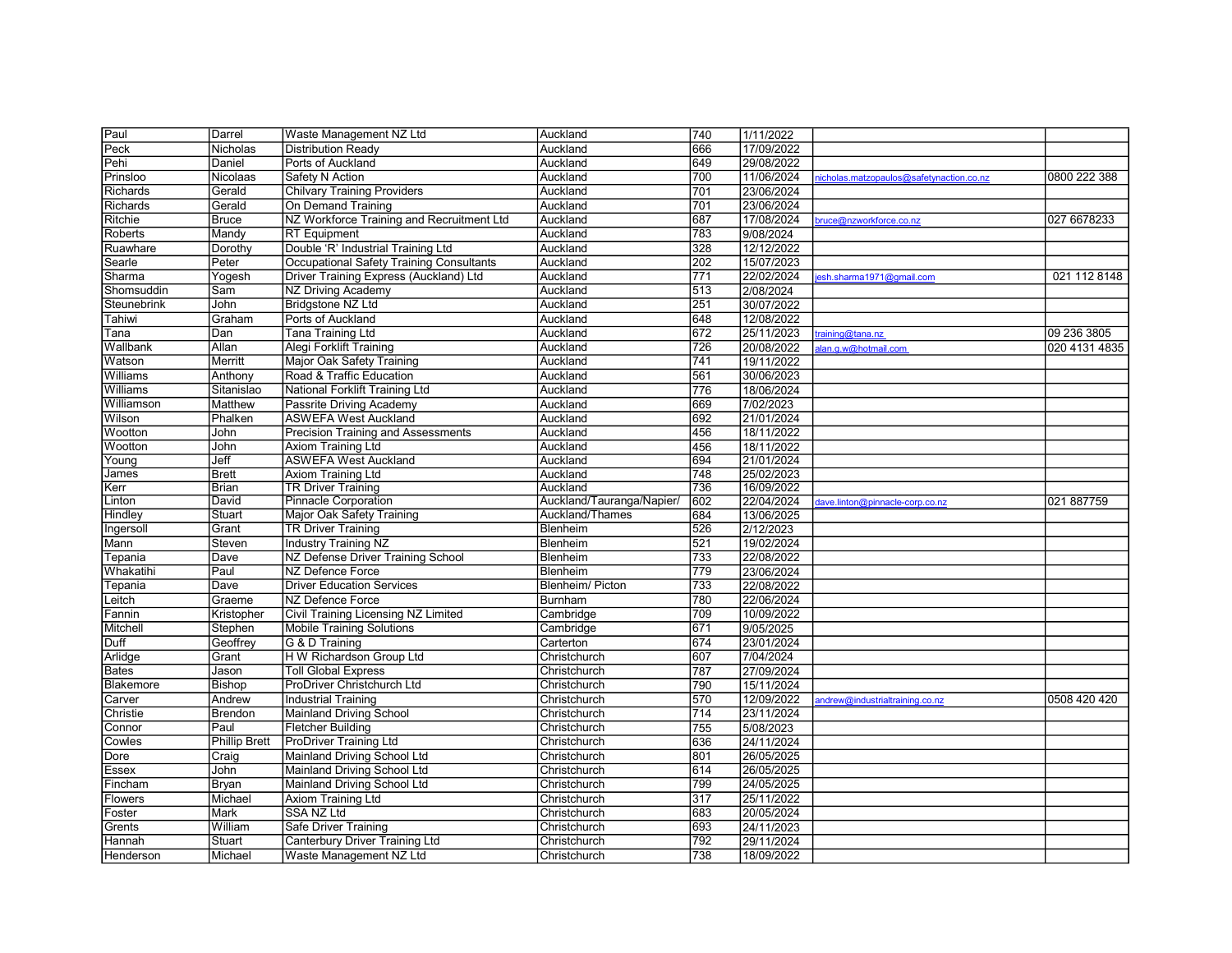| Howland         | Corey        | <b>NZ Post</b>                            | Christchurch             | 580              | 9/09/2022  |                           |              |
|-----------------|--------------|-------------------------------------------|--------------------------|------------------|------------|---------------------------|--------------|
| Jones           | Christine    | Mainland Driving School Ltd               | Christchurch             | 697              | 22/11/2024 |                           |              |
| Longbottom      | Andrew       | <b>AJL Driver Training</b>                | Christchurch             | 616              | 24/03/2024 |                           |              |
| Manson          | Korey        | <b>TR Driver Training</b>                 | Christchurch             | $\overline{754}$ | 6/08/2023  |                           |              |
| McIsaac         | Joseph       | <b>TR Driver Training</b>                 | Christchurch             | 719              | 27/05/2025 |                           |              |
| McLean          | Wayne        | Air NZ Ltd                                | Christchurch             | 757              | 2/09/2023  |                           |              |
| Middlemiss      | Douglas      | <b>All Commercial Driver Training</b>     | Christchurch             | 414              | 4/12/2023  |                           |              |
| Newman          | Keith        | <b>Driving Assessments &amp; Training</b> | Christchurch             | 593              | 24/02/2024 |                           |              |
| Paku            | John         | <b>TR Driver Training</b>                 | Christchurch             | $\overline{775}$ | 21/05/2024 |                           |              |
| Park            | Joel         | <b>Mainland Driving School</b>            | Christchurch             | 428              | 22/11/2024 |                           |              |
| Putaanga        | Tane         | Know The Rule                             | Christchurch             | $\overline{713}$ | 19/09/2022 | info@knowtherule.nz       | 03 357 0011  |
| Ridler          | Maurice      | <b>Forklift Training Centre</b>           | Christchurch             | $\overline{277}$ | 3/09/2023  | ftcsouth@xtra.co.nz       |              |
| Smith           | Kevin        | ForkSmith                                 | Christchurch             | 470              | 9/06/2025  |                           |              |
| <b>Williams</b> | Glenn        | Fulton Hogan Ltd                          | Christchurch             | 668              | 17/02/2023 |                           |              |
| Johnson         | Scott        | Canterbury Driver Training Ltd            | Christchurch/ West Coast | 403              | 11/09/2022 | cott@candrive.co.nz       | 0508 226 374 |
| Johnson         | Philip       | Canterbury Driver Training Ltd            | Christchurch/ West Coast | 511              | 18/05/2024 | hil@candrive.co.nz        | 0508 226 374 |
| Spriggs         | Luke         | Central Lakes Licensing                   | Cromwell                 | 679              | 22/04/2024 |                           |              |
| Corbett         | Garry        | Kaipara Driving Academy                   | Dargaville               | 462              | 24/03/2025 |                           |              |
| Bagley          | <b>Brian</b> | <b>Driver Licensing &amp; Training</b>    | Dunedin                  | 483              | 24/04/2024 |                           |              |
| Evans           | Graeme       | <b>Otago Corrections Facility</b>         | Dunedin                  | $\overline{735}$ | 9/09/2022  |                           |              |
| George          | Benjamin     | Port Otago                                | Dunedin                  | 506              | 31/08/2022 |                           |              |
| Harris          | Raymond      | Mainland Driving School Ltd               | Dunedin                  | 314              | 28/05/2023 |                           |              |
| Le Masurier     | Tony         | H W Richardson Group Ltd                  | Dunedin                  | 647              | 30/08/2022 |                           |              |
| Middleditch     | Alan         | Port Otago                                | Dunedin                  | 507              | 31/08/2022 |                           |              |
| Wright          | Lindsay      | H W Richardson Group Ltd                  | Dunedin                  | 760              | 29/10/2023 |                           |              |
| Jenkins         | David        | <b>TR Driver Training</b>                 | Feilding                 | 518              | 9/04/2024  |                           |              |
| Wycherley       | lan          | <b>Trainex Limited</b>                    | Feilding                 | 721              | 12/08/2022 |                           |              |
| Atkins          | Murray       | Passrite                                  | Gisborne                 | 593              | 15/03/2024 |                           |              |
| Atkins          | Murray       | We Train You                              | Gisborne                 | 594              | 16/03/2024 |                           |              |
| Leeper          | Joanne       | <b>McInnes Driver Training</b>            | Gisborne                 | 555              | 17/07/2022 |                           |              |
| Sanders         | Michael      | Michael Sanders                           | Gisborne                 | 560              | 25/03/2025 |                           |              |
| Chalmers        | Peter G      | <b>Adroit Solutions Ltd</b>               | Gore                     | 287              | 19/04/2024 | nfo@adroitsolutions.co.nz | 03 208 4643  |
| Fentiman        | Kim          | Tai Poutini Polytechnic                   | Greymouth                | 477              | 22/10/2022 |                           |              |
| Hawken          | Philip       | <b>Operator Training Ltd</b>              | Greymouth                | 479              | 21/11/2023 |                           |              |
| Amuketi         | Koro         | <b>Axiom Training Ltd</b>                 | Hamilton                 | 658              | 31/10/2023 |                           |              |
| Crawley         | Joseph       | <b>IVS Training</b>                       | Hamilton                 | 659              | 2/09/2022  |                           |              |
| Drumm           | Simon        | Advanced Solutions 2000 Ltd               | Hamilton                 | 731              | 9/08/2022  |                           |              |
| Graham          | William      | <b>Forklift Industrial Training</b>       | Hamilton                 | 699              | 30/05/2025 |                           |              |
| Green           | Vincent      | <b>TR Driver Training</b>                 | Hamilton                 | 689              | 6/04/2024  |                           |              |
| Hartog          | Paul         | Fonterra Cooperative Group                | Hamilton                 | $\overline{773}$ | 29/04/2024 |                           |              |
| Nelson          | Ivan         | Vertical Horizonz NZ Ltd                  | Hamilton                 | 744              | 15/01/2023 |                           |              |
| Simpson         | Michael      | Passrite Driving Academy                  | Hamilton                 | 502              | 25/06/2024 |                           |              |
| <b>Matthews</b> | Simon        | SKM Training & Licensing Services Ltd     | Hastings                 | $\overline{718}$ | 30/09/2022 |                           |              |
| May             | Gary         | Drivetrain Driving School Ltd             | Hastings                 | 622              | 30/09/2022 |                           |              |
| Millar          | Craig        | H W Richardson Group Ltd                  | Hastings                 | 643              | 4/11/2022  |                           |              |
| Morgan          | Karl         | Complete Driver Training                  | Hastings                 | 404              | 31/08/2022 |                           |              |
| Nitschke        | Michael      | <b>TR Driver Training</b>                 | Hastings                 | 472              | 13/10/2023 |                           |              |
| <b>Brown</b>    | Andrew       | NZ Aluminium Smelters Ltd                 | Invercargill             | 762              | 2/11/2023  |                           |              |
| Christian       | Mark         | NZ Aluminium Smelters Ltd                 | Invercargill             | 762              | 4/11/2023  |                           |              |
| Hamill          | Shane        | NZ Aluminium Smelters Ltd                 | Invercargill             | 763              | 3/11/2023  |                           |              |
| Holland         | Kenneth      | <b>HWR Driver Training</b>                | Invercargill             | 621              | 8/12/2024  |                           |              |
| Horsman         | Paul         | Roadtrain Training                        | Invercargill             | 782              | 23/07/2024 |                           |              |
|                 |              |                                           |                          |                  |            |                           |              |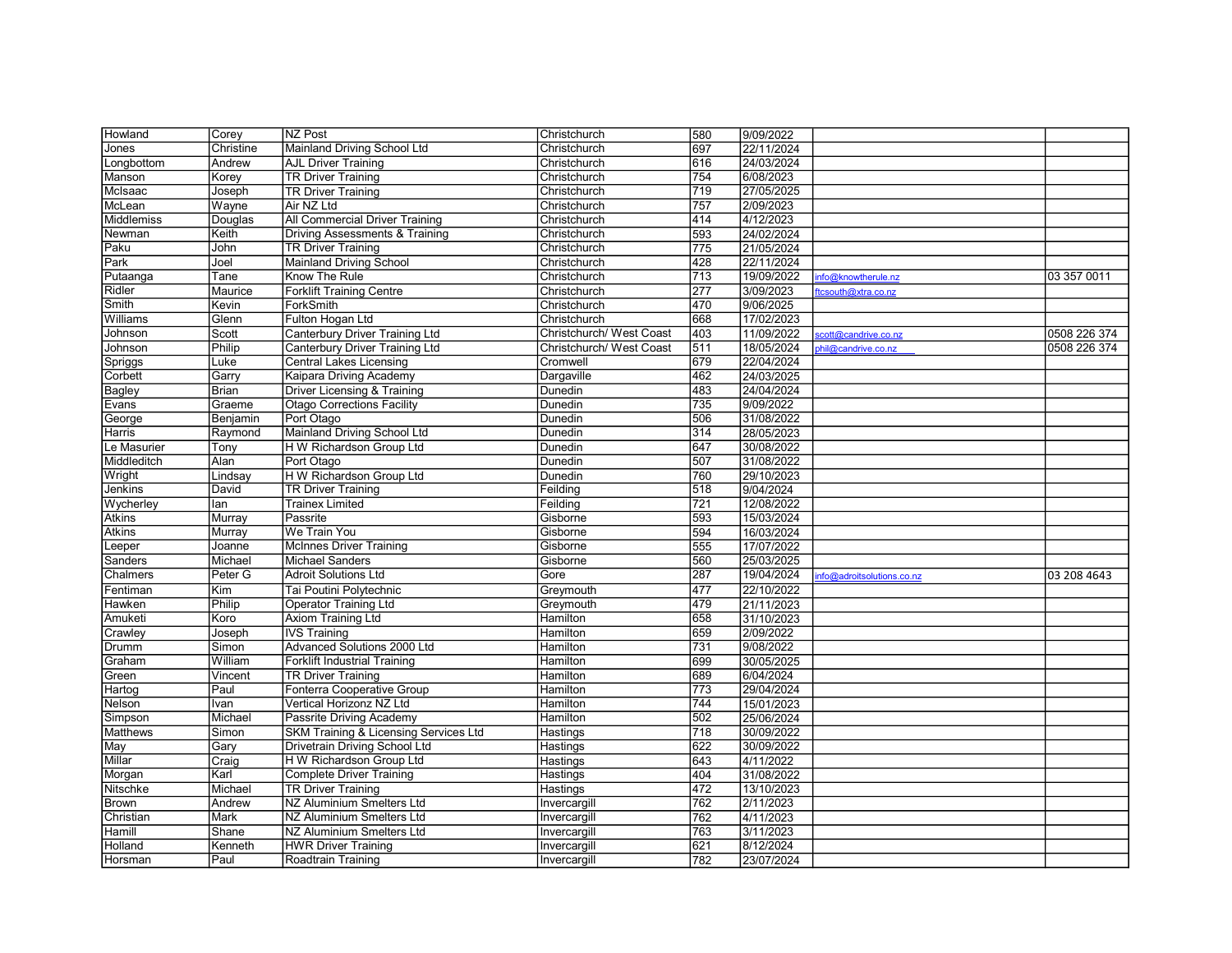| Stephen        | Daryl           | Southern Commercial Training         | Invercargill               | 772 | 30/03/2024 | southerncommercialtraining@outlook.co.nz   021 299 3630 |              |
|----------------|-----------------|--------------------------------------|----------------------------|-----|------------|---------------------------------------------------------|--------------|
| Millan         | Corey           | Roadtrain Training                   | Invercargill               | 761 | 30/10/2023 |                                                         |              |
| Talamahina     | Ikitagaloa      | NZ Aluminium Smelters Ltd            | Invercargill               | 767 | 9/12/2023  |                                                         |              |
| Rowley         | Lindsay         | Roadtrain Training                   | Invercargill/Central Otago | 579 | 9/10/2022  |                                                         |              |
| Frew           | Brian           | <b>Drivetech Ltd</b>                 | /Central Otago             | 297 | 7/12/2023  | info@drivetech.co.nz                                    | 0508 237 483 |
| Laird          | Jim             | Jim Laird Driver Training            | Masterton                  | 293 | 18/03/2023 |                                                         |              |
| Tomlin         | Colin           | <b>Colin Tomlin Driver Training</b>  | Masterton                  | 490 | 28/09/2022 |                                                         |              |
| Anderson       | Laurence        | Moerewa Drivers Licensing            | Moerewa                    | 603 | 18/11/2023 |                                                         |              |
| Hughes         | Tony            | Impac Services Ltd                   | Napier                     | 803 | 15/06/2025 |                                                         |              |
| Porter         | <b>Bruce</b>    | <b>Alert Driver Training</b>         | Napier                     | 434 | 4/02/2023  |                                                         |              |
| Whitewood      | Clint           | Eastern Institute of Technology      | Napier                     | 729 | 30/09/2022 |                                                         |              |
| Wright         | Geoffrey        | G & R Driver Training                | Napier                     | 562 | 16/06/2025 |                                                         |              |
| Ashton         | Dean            | <b>Heavy Industrial Training</b>     | Nelson                     | 438 | 3/05/2025  |                                                         |              |
| Bishop         | Brian           | <b>Enhanced Driving NZ</b>           | Nelson                     | 578 | 30/06/2023 |                                                         |              |
| Brooke         | Anthony         | Nelson Technical Institute           | Nelson                     | 796 | 7/06/2025  |                                                         |              |
| King           | Shane           | Port Nelson Ltd                      | Nelson                     | 727 | 31/07/2022 |                                                         |              |
| Lee-Oldfield   | Rosemary        | Roselee Driving                      | Nelson                     | 481 | 6/07/2024  |                                                         |              |
| Nicholls       | Jared           | Port Nelson Ltd                      | Nelson                     | 723 | 31/07/2022 |                                                         |              |
| Semaine        | David           | <b>Platinum Driver Training</b>      | Nelson                     | 557 | 16/12/2024 | dsemaine@xtra.co.nz                                     | 03 544 6545  |
| Winnard        | <b>Brigitte</b> | <b>Platinum Driver Training</b>      | Nelson                     | 743 | 10/12/2022 |                                                         |              |
| Kidney         | William         | <b>TR Driver Training</b>            | New Plymouth               | 662 | 16/12/2022 |                                                         |              |
| Korewha        | Bob             | M & O Pacific                        | New Plymouth               | 320 | 21/04/2024 |                                                         |              |
| <b>Stewart</b> | John            | <b>Mobilize Training Centre</b>      | New Plymouth               | 688 | 15/06/2024 |                                                         |              |
| Woodward       | John            | <b>J&amp;S Woodward Ltd</b>          | <b>New Plymouth</b>        | 747 | 31/01/2023 |                                                         |              |
| Bolten         | Edwin           | Downer NZ Ltd                        | Ngaruawahia                | 770 | 3/02/2024  |                                                         |              |
| <b>Burrell</b> | Ralph           | <b>RBM Driver Training</b>           | Oamaru                     | 495 | 21/04/2024 |                                                         |              |
| <b>Burrell</b> | Margaret        | <b>RBM Driver Training</b>           | Oamaru                     | 496 | 21/04/2024 |                                                         |              |
| Newall         | Alistair        | Drivetech Ltd                        | Oamaru / Dunedin           | 598 | 7/12/2023  | mosgiel@drivetech.co.nz                                 | 0508 237 483 |
| Hill           | Andy            | <b>RNZAF Driver Training</b>         | Ohakea                     | 778 | 24/06/2024 |                                                         |              |
| Murphy         | Allan           | Progressive Futures Ltd              | Opotiki                    | 550 | 21/10/2022 |                                                         |              |
| Rudkin         | Anthony         | <b>Rudz Driver Training</b>          | Opotiki                    | 620 | 13/03/2024 |                                                         |              |
| Simpson        | Stephen         | Eastern Bay Forklift Training        | Opotiki                    | 664 | 10/02/2023 |                                                         |              |
| Haley          | Raymond         | <b>Comet Training</b>                | Otorohanga                 | 615 | 8/06/2025  |                                                         |              |
| Adrian         | Ross            | <b>HW Richardson Driver Training</b> | <b>Palmerston North</b>    | 644 | 26/05/2025 |                                                         |              |
| Colville       | Dean            | Iplex Pipelines NZ                   | <b>Palmerston North</b>    | 512 | 20/10/2023 |                                                         |              |
| Devery         | Rodgers         | <b>TR Driver Training</b>            | <b>Palmerston North</b>    | 769 | 26/01/2024 |                                                         |              |
| Gledhill       | Chris           | <b>Toris Enterprises</b>             | <b>Palmerston North</b>    | 305 | 31/07/2022 |                                                         |              |
| Gledhill       | Chris           | <b>Axiom Training Ltd</b>            | Palmerston North           | 305 | 31/07/2022 |                                                         |              |
| Haretuku       | Edward          | <b>Crown Equipment Ltd</b>           | <b>Palmerston North</b>    | 565 | 12/09/2022 | Eddie.Haretuku@Crown.com                                | 027 316 7421 |
| Kelly          | Jason           | <b>PTS Group Ltd</b>                 | <b>Palmerston North</b>    | 436 | 14/09/2022 |                                                         |              |
| Mabey          | Graeme          | <b>HW Richardson Driver Training</b> | <b>Palmerston North</b>    | 454 | 26/05/2025 |                                                         |              |
| Mokomoko       | Paul            | Industrial Safety Training 2018 Ltd  | Palmerston North           | 229 | 2/10/2023  |                                                         |              |
| Nel            | Francious       | HT Licensing and Training            | Palmerston North           | 665 | 15/11/2022 |                                                         |              |
| Rowe           | Lance           | <b>Land Based Training Ltd</b>       | <b>Palmerston North</b>    | 426 | 26/09/2023 |                                                         |              |
| Squire         | Grant           | Manawatu Prison                      | Palmerston North           | 730 | 31/07/2022 |                                                         |              |
| Wildbore       | Matthew         | <b>TR Driver Training</b>            | Palmerston North           | 715 | 27/05/2025 |                                                         |              |
| Carr           | Neil            | Waste Management NZ Ltd              | Rotorua                    | 791 | 26/11/2024 |                                                         |              |
| Dickinson      | Tania           | Forksafe NZ Ltd                      | Rotorua                    | 698 | 21/07/2024 | forksafenz@outlook.com                                  | 027 530 5779 |
| Harrison       | John            | <b>Forklift Training and Support</b> | Rotorua                    | 768 | 11/12/2023 |                                                         |              |
| Magee          | Sheldon         | <b>Active Endoresements</b>          | Rotorua                    | 500 | 18/11/2023 |                                                         |              |
| Maru           | Beau Hone       | Workplace Safety Solutions Ltd       | Rotorua                    | 653 | 19/01/2024 |                                                         |              |
| Morrison       | David           | <b>Fletcher Building</b>             | Rotorua                    | 802 | 31/05/2025 |                                                         |              |
|                |                 |                                      |                            |     |            |                                                         |              |